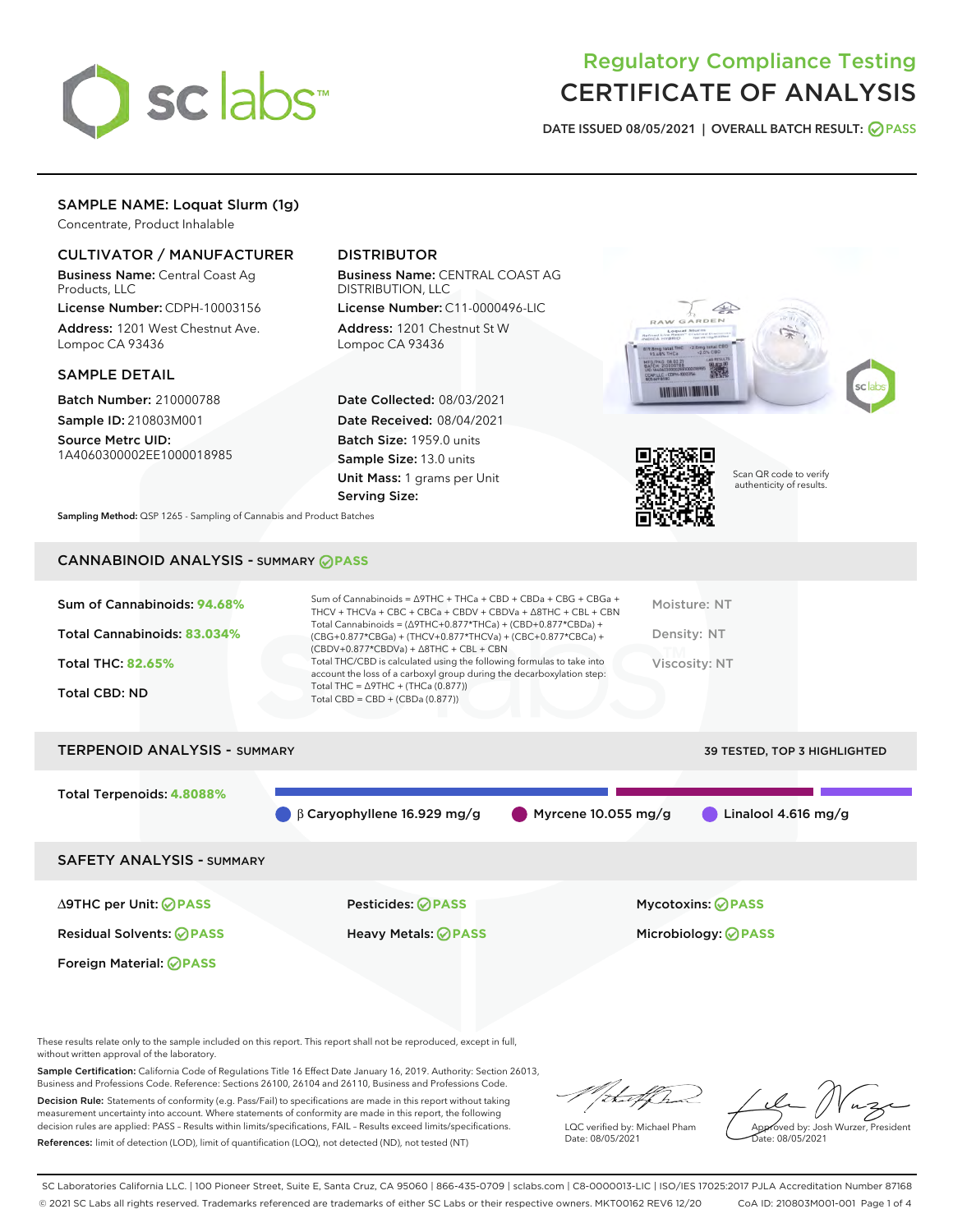



LOQUAT SLURM (1G) | DATE ISSUED 08/05/2021 | OVERALL BATCH RESULT: @ PASS

#### CANNABINOID TEST RESULTS - 08/05/2021 2 PASS

Tested by high-performance liquid chromatography with diode-array detection (HPLC-DAD). **Method:** QSP 1157 - Analysis of Cannabinoids by HPLC-DAD

#### TOTAL CANNABINOIDS: **83.034%**

Total Cannabinoids (Total THC) + (Total CBD) + (Total CBG) + (Total THCV) + (Total CBC) + (Total CBDV) + ∆8THC + CBL + CBN

TOTAL THC: **82.65%** Total THC (∆9THC+0.877\*THCa)

TOTAL CBD: ND

Total CBD (CBD+0.877\*CBDa)

TOTAL CBG: ND Total CBG (CBG+0.877\*CBGa)

TOTAL THCV: 0.384% Total THCV (THCV+0.877\*THCVa)

TOTAL CBC: ND Total CBC (CBC+0.877\*CBCa)

TOTAL CBDV: ND Total CBDV (CBDV+0.877\*CBDVa)

| <b>COMPOUND</b>  | LOD/LOQ<br>(mg/g)          | <b>MEASUREMENT</b><br><b>UNCERTAINTY</b><br>(mg/g) | <b>RESULT</b><br>(mg/g) | <b>RESULT</b><br>(%) |
|------------------|----------------------------|----------------------------------------------------|-------------------------|----------------------|
| <b>THCa</b>      | 0.05 / 0.14                | ±24.220                                            | 942.42                  | 94.242               |
| <b>THCVa</b>     | 0.07 / 0.20                | ±0.209                                             | 4.38                    | 0.438                |
| <b>A9THC</b>     | 0.06 / 0.26                | N/A                                                | <b>ND</b>               | <b>ND</b>            |
| $\triangle$ 8THC | 0.1/0.4                    | N/A                                                | <b>ND</b>               | <b>ND</b>            |
| <b>THCV</b>      | 0.1/0.2                    | N/A                                                | <b>ND</b>               | <b>ND</b>            |
| <b>CBD</b>       | 0.07/0.29                  | N/A                                                | <b>ND</b>               | <b>ND</b>            |
| <b>CBDa</b>      | 0.02/0.19                  | N/A                                                | <b>ND</b>               | <b>ND</b>            |
| <b>CBDV</b>      | 0.04/0.15                  | N/A                                                | <b>ND</b>               | <b>ND</b>            |
| <b>CBDVa</b>     | 0.03/0.53                  | N/A                                                | <b>ND</b>               | <b>ND</b>            |
| <b>CBG</b>       | 0.06/0.19                  | N/A                                                | <b>ND</b>               | <b>ND</b>            |
| <b>CBGa</b>      | 0.1/0.2                    | N/A                                                | <b>ND</b>               | <b>ND</b>            |
| <b>CBL</b>       | 0.06 / 0.24                | N/A                                                | <b>ND</b>               | <b>ND</b>            |
| <b>CBN</b>       | 0.1/0.3                    | N/A                                                | <b>ND</b>               | <b>ND</b>            |
| <b>CBC</b>       | 0.2 / 0.5                  | N/A                                                | <b>ND</b>               | <b>ND</b>            |
| <b>CBCa</b>      | 0.07/0.28                  | N/A                                                | <b>ND</b>               | <b>ND</b>            |
|                  | <b>SUM OF CANNABINOIDS</b> |                                                    | 946.80 mg/g             | 94.68%               |

#### **UNIT MASS: 1 grams per Unit**

| ∆9THC per Unit                        | 1120 per-package limit     | <b>ND</b>                    | <b>PASS</b> |
|---------------------------------------|----------------------------|------------------------------|-------------|
| <b>Total THC per Unit</b>             |                            | 826.50 mg/unit               |             |
| <b>CBD per Unit</b>                   |                            | <b>ND</b>                    |             |
| <b>Total CBD per Unit</b>             |                            | <b>ND</b>                    |             |
| Sum of Cannabinoids<br>per Unit       |                            | 946.80 mg/unit               |             |
| <b>Total Cannabinoids</b><br>per Unit |                            | 830.34 mg/unit               |             |
| <b>MOISTURE TEST RESULT</b>           | <b>DENSITY TEST RESULT</b> | <b>VISCOSITY TEST RESULT</b> |             |

Not Tested

**MOISTURE TEST RESULT**

Not Tested

Not Tested

#### TERPENOID TEST RESULTS - 08/05/2021

Terpene analysis utilizing gas chromatography-flame ionization detection (GC-FID). **Method:** QSP 1192 - Analysis of Terpenoids by GC-FID

| <b>COMPOUND</b>         | LOD/LOQ<br>(mg/g) | <b>MEASUREMENT</b><br><b>UNCERTAINTY</b><br>(mg/g) | <b>RESULT</b><br>(mg/g)                         | <b>RESULT</b><br>(%) |
|-------------------------|-------------------|----------------------------------------------------|-------------------------------------------------|----------------------|
| $\beta$ Caryophyllene   | 0.004 / 0.012     | ±0.6027                                            | 16.929                                          | 1.6929               |
| <b>Myrcene</b>          | 0.008 / 0.025     | ±0.1297                                            | 10.055                                          | 1.0055               |
| Linalool                | 0.009 / 0.032     | ±0.1754                                            | 4.616                                           | 0.4616               |
| Limonene                | 0.005 / 0.016     | ±0.0629                                            | 4.402                                           | 0.4402               |
| $\alpha$ Humulene       | 0.009/0.029       | ±0.1378                                            | 4.294                                           | 0.4294               |
| <b>Terpineol</b>        | 0.016 / 0.055     | ±0.0739                                            | 1.204                                           | 0.1204               |
| Fenchol                 | 0.010 / 0.034     | ±0.0461                                            | 1.191                                           | 0.1191               |
| Ocimene                 | 0.011 / 0.038     | ±0.0379                                            | 1.182                                           | 0.1182               |
| Terpinolene             | 0.008 / 0.026     | ±0.0160                                            | 0.780                                           | 0.0780               |
| $\beta$ Pinene          | 0.004 / 0.014     | ±0.0082                                            | 0.714                                           | 0.0714               |
| $\alpha$ Pinene         | 0.005 / 0.017     | ±0.0053                                            | 0.613                                           | 0.0613               |
| Valencene               | 0.009 / 0.030     | ±0.0394                                            | 0.572                                           | 0.0572               |
| <b>Borneol</b>          | 0.005 / 0.016     | ±0.0137                                            | 0.327                                           | 0.0327               |
| trans-ß-Farnesene       | 0.008 / 0.025     | ±0.0108                                            | 0.303                                           | 0.0303               |
| $\alpha$ Bisabolol      | 0.008 / 0.026     | ±0.0140                                            | 0.263                                           | 0.0263               |
| Caryophyllene<br>Oxide  | 0.010 / 0.033     | ±0.0095                                            | 0.207                                           | 0.0207               |
| Fenchone                | 0.009 / 0.028     | ±0.0034                                            | 0.116                                           | 0.0116               |
| <b>Geranyl Acetate</b>  | 0.004 / 0.014     | ±0.0039                                            | 0.093                                           | 0.0093               |
| Camphene                | 0.005 / 0.015     | ±0.0006                                            | 0.054                                           | 0.0054               |
| Eucalyptol              | 0.006 / 0.018     | ±0.0010                                            | 0.041                                           | 0.0041               |
| Geraniol                | 0.002 / 0.007     | ±0.0017                                            | 0.039                                           | 0.0039               |
| Nerol                   | 0.003 / 0.011     | ±0.0012                                            | 0.028                                           | 0.0028               |
| $\gamma$ Terpinene      | 0.006 / 0.018     | ±0.0004                                            | 0.026                                           | 0.0026               |
| $\alpha$ Terpinene      | 0.005 / 0.017     | ±0.0003                                            | 0.021                                           | 0.0021               |
| Citronellol             | 0.003 / 0.010     | ±0.0009                                            | 0.018                                           | 0.0018               |
| $\alpha$ Phellandrene   | 0.006 / 0.020     | N/A                                                | <loq< th=""><th><loq< th=""></loq<></th></loq<> | <loq< th=""></loq<>  |
| p-Cymene                | 0.005 / 0.016     | N/A                                                | <loq< th=""><th><loq< th=""></loq<></th></loq<> | <loq< th=""></loq<>  |
| Guaiol                  | 0.009 / 0.030     | N/A                                                | <loq< th=""><th><loq< th=""></loq<></th></loq<> | <loq< th=""></loq<>  |
| Sabinene                | 0.004 / 0.014     | N/A                                                | ND                                              | <b>ND</b>            |
| <b>3 Carene</b>         | 0.005 / 0.018     | N/A                                                | <b>ND</b>                                       | <b>ND</b>            |
| Sabinene Hydrate        | 0.006 / 0.022     | N/A                                                | ND                                              | <b>ND</b>            |
| (-)-Isopulegol          | 0.005 / 0.016     | N/A                                                | ND                                              | ND                   |
| Camphor                 | 0.006 / 0.019     | N/A                                                | ND                                              | <b>ND</b>            |
| Isoborneol              | 0.004 / 0.012     | N/A                                                | ND                                              | <b>ND</b>            |
| Menthol                 | 0.008 / 0.025     | N/A                                                | ND                                              | ND                   |
| R-(+)-Pulegone          | 0.003 / 0.011     | N/A                                                | ND                                              | ND                   |
| $\alpha$ Cedrene        | 0.005 / 0.016     | N/A                                                | ND                                              | <b>ND</b>            |
| Nerolidol               | 0.009 / 0.028     | N/A                                                | ND                                              | ND                   |
| Cedrol                  | 0.008 / 0.027     | N/A                                                | ND                                              | ND                   |
| <b>TOTAL TERPENOIDS</b> |                   |                                                    | 48.088 mg/g                                     | 4.8088%              |

SC Laboratories California LLC. | 100 Pioneer Street, Suite E, Santa Cruz, CA 95060 | 866-435-0709 | sclabs.com | C8-0000013-LIC | ISO/IES 17025:2017 PJLA Accreditation Number 87168 © 2021 SC Labs all rights reserved. Trademarks referenced are trademarks of either SC Labs or their respective owners. MKT00162 REV6 12/20 CoA ID: 210803M001-001 Page 2 of 4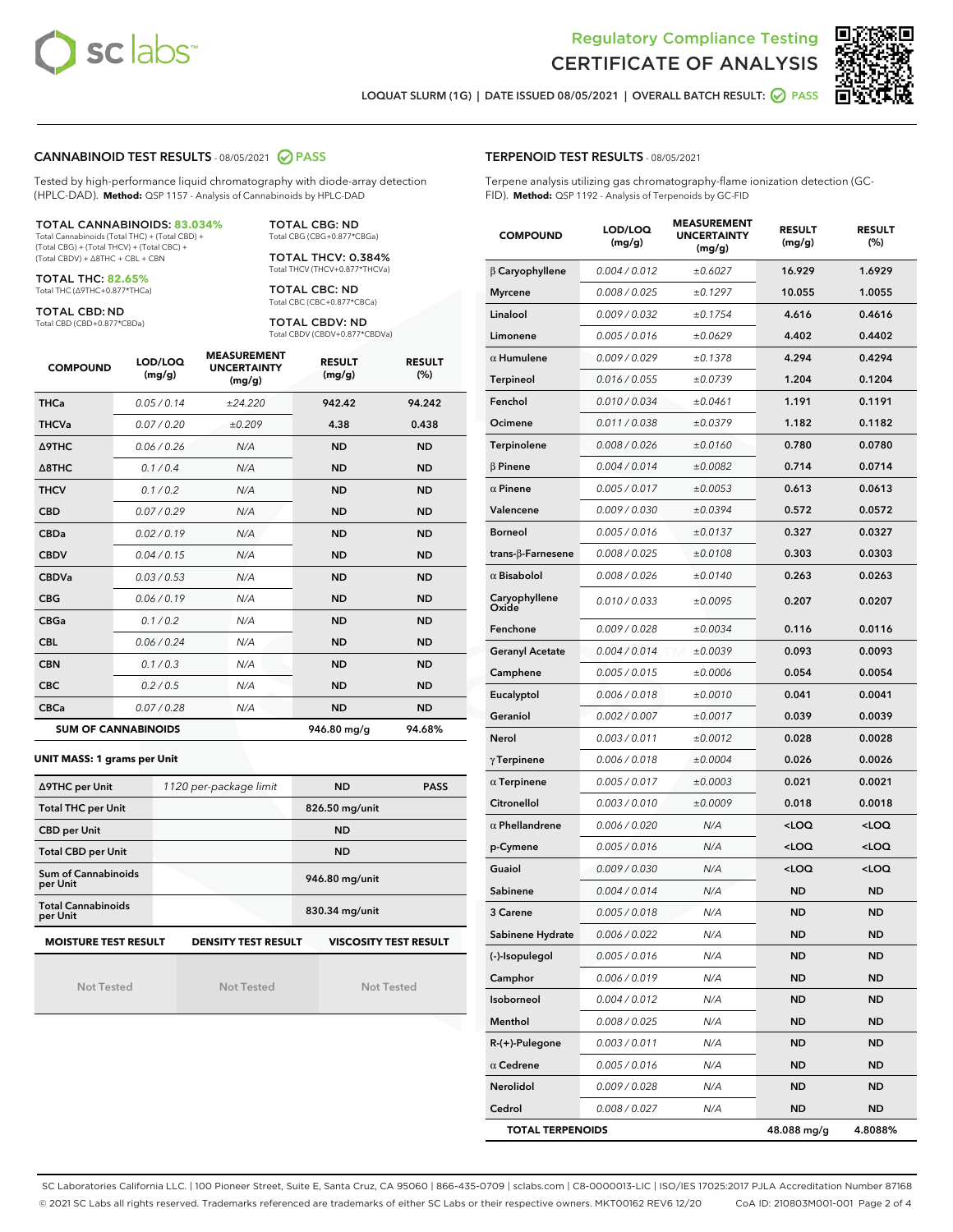



LOQUAT SLURM (1G) | DATE ISSUED 08/05/2021 | OVERALL BATCH RESULT: 2 PASS

## CATEGORY 1 PESTICIDE TEST RESULTS - 08/05/2021 2 PASS

Pesticide and plant growth regulator analysis utilizing high-performance liquid chromatography-mass spectrometry (HPLC-MS) or gas chromatography-mass spectrometry (GC-MS). \*GC-MS utilized where indicated. **Method:** QSP 1212 - Analysis of Pesticides and Mycotoxins by LC-MS or QSP 1213 - Analysis of Pesticides by GC-MS

| <b>COMPOUND</b>             | LOD/LOQ<br>$(\mu g/g)$ | <b>ACTION</b><br><b>LIMIT</b><br>$(\mu g/g)$ | <b>MEASUREMENT</b><br><b>UNCERTAINTY</b><br>$(\mu g/g)$ | <b>RESULT</b><br>$(\mu g/g)$ | <b>RESULT</b> |
|-----------------------------|------------------------|----------------------------------------------|---------------------------------------------------------|------------------------------|---------------|
| Aldicarb                    | 0.03 / 0.08            | $\ge$ LOD                                    | N/A                                                     | <b>ND</b>                    | <b>PASS</b>   |
| Carbofuran                  | 0.02/0.05              | $\geq$ LOD                                   | N/A                                                     | <b>ND</b>                    | <b>PASS</b>   |
| Chlordane*                  | 0.03 / 0.08            | $>$ LOD                                      | N/A                                                     | <b>ND</b>                    | <b>PASS</b>   |
| Chlorfenapyr*               | 0.03/0.10              | $>$ LOD                                      | N/A                                                     | <b>ND</b>                    | <b>PASS</b>   |
| Chlorpyrifos                | 0.02 / 0.06            | $\geq$ LOD                                   | N/A                                                     | <b>ND</b>                    | <b>PASS</b>   |
| Coumaphos                   | 0.02 / 0.07            | $\ge$ LOD                                    | N/A                                                     | <b>ND</b>                    | <b>PASS</b>   |
| Daminozide                  | 0.02 / 0.07            | $\ge$ LOD                                    | N/A                                                     | <b>ND</b>                    | <b>PASS</b>   |
| <b>DDVP</b><br>(Dichlorvos) | 0.03/0.09              | $\ge$ LOD                                    | N/A                                                     | <b>ND</b>                    | <b>PASS</b>   |
| Dimethoate                  | 0.03 / 0.08            | $\ge$ LOD                                    | N/A                                                     | <b>ND</b>                    | <b>PASS</b>   |
| Ethoprop(hos)               | 0.03/0.10              | $>$ LOD                                      | N/A                                                     | <b>ND</b>                    | <b>PASS</b>   |
| Etofenprox                  | 0.02 / 0.06            | $\ge$ LOD                                    | N/A                                                     | <b>ND</b>                    | <b>PASS</b>   |
| Fenoxycarb                  | 0.03/0.08              | $\ge$ LOD                                    | N/A                                                     | <b>ND</b>                    | <b>PASS</b>   |
| Fipronil                    | 0.03 / 0.08            | $\ge$ LOD                                    | N/A                                                     | <b>ND</b>                    | <b>PASS</b>   |
| Imazalil                    | 0.02 / 0.06            | $>$ LOD                                      | N/A                                                     | <b>ND</b>                    | <b>PASS</b>   |
| Methiocarb                  | 0.02 / 0.07            | $\ge$ LOD                                    | N/A                                                     | <b>ND</b>                    | <b>PASS</b>   |
| Methyl<br>parathion         | 0.03/0.10              | $\ge$ LOD                                    | N/A                                                     | <b>ND</b>                    | <b>PASS</b>   |
| <b>Mevinphos</b>            | 0.03/0.09              | $\ge$ LOD                                    | N/A                                                     | <b>ND</b>                    | <b>PASS</b>   |
| Paclobutrazol               | 0.02 / 0.05            | $\ge$ LOD                                    | N/A                                                     | <b>ND</b>                    | <b>PASS</b>   |
| Propoxur                    | 0.03/0.09              | $\ge$ LOD                                    | N/A                                                     | <b>ND</b>                    | <b>PASS</b>   |
| Spiroxamine                 | 0.03/0.08              | $\ge$ LOD                                    | N/A                                                     | <b>ND</b>                    | <b>PASS</b>   |
| Thiacloprid                 | 0.03/0.10              | $\ge$ LOD                                    | N/A                                                     | <b>ND</b>                    | <b>PASS</b>   |

#### CATEGORY 2 PESTICIDE TEST RESULTS - 08/05/2021 @ PASS

| <b>COMPOUND</b>          | LOD/LOQ<br>$(\mu g/g)$ | <b>ACTION</b><br><b>LIMIT</b><br>$(\mu g/g)$ | <b>MEASUREMENT</b><br><b>UNCERTAINTY</b><br>$(\mu g/g)$ | <b>RESULT</b><br>$(\mu g/g)$ | <b>RESULT</b> |
|--------------------------|------------------------|----------------------------------------------|---------------------------------------------------------|------------------------------|---------------|
| Abamectin                | 0.03/0.10              | 0.1                                          | N/A                                                     | <b>ND</b>                    | <b>PASS</b>   |
| Acephate                 | 0.02/0.07              | 0.1                                          | N/A                                                     | <b>ND</b>                    | <b>PASS</b>   |
| Acequinocyl              | 0.02/0.07              | 0.1                                          | N/A                                                     | <b>ND</b>                    | <b>PASS</b>   |
| Acetamiprid              | 0.02/0.05              | 0.1                                          | N/A                                                     | <b>ND</b>                    | <b>PASS</b>   |
| Azoxystrobin             | 0.02/0.07              | 0.1                                          | N/A                                                     | <b>ND</b>                    | <b>PASS</b>   |
| <b>Bifenazate</b>        | 0.01/0.04              | 0.1                                          | N/A                                                     | <b>ND</b>                    | <b>PASS</b>   |
| <b>Bifenthrin</b>        | 0.02 / 0.05            | 3                                            | N/A                                                     | <b>ND</b>                    | <b>PASS</b>   |
| <b>Boscalid</b>          | 0.03/0.09              | 0.1                                          | N/A                                                     | <b>ND</b>                    | <b>PASS</b>   |
| Captan                   | 0.19/0.57              | 0.7                                          | N/A                                                     | <b>ND</b>                    | <b>PASS</b>   |
| Carbaryl                 | 0.02/0.06              | 0.5                                          | N/A                                                     | <b>ND</b>                    | <b>PASS</b>   |
| Chlorantranilip-<br>role | 0.04/0.12              | 10                                           | N/A                                                     | <b>ND</b>                    | <b>PASS</b>   |
| Clofentezine             | 0.03/0.09              | 0.1                                          | N/A                                                     | <b>ND</b>                    | <b>PASS</b>   |

| <b>CATEGORY 2 PESTICIDE TEST RESULTS</b> - 08/05/2021 continued |
|-----------------------------------------------------------------|
|-----------------------------------------------------------------|

| <b>COMPOUND</b>               | LOD/LOQ<br>(µg/g) | <b>ACTION</b><br>LIMIT<br>(µg/g) | <b>MEASUREMENT</b><br><b>UNCERTAINTY</b><br>$(\mu g/g)$ | <b>RESULT</b><br>(µg/g) | <b>RESULT</b> |
|-------------------------------|-------------------|----------------------------------|---------------------------------------------------------|-------------------------|---------------|
| Cyfluthrin                    | 0.12 / 0.38       | $\overline{c}$                   | N/A                                                     | ND                      | <b>PASS</b>   |
| Cypermethrin                  | 0.11/0.32         | 1                                | N/A                                                     | ND                      | <b>PASS</b>   |
| <b>Diazinon</b>               | 0.02 / 0.05       | 0.1                              | N/A                                                     | ND                      | <b>PASS</b>   |
| Dimethomorph                  | 0.03 / 0.09       | 2                                | N/A                                                     | <b>ND</b>               | <b>PASS</b>   |
| Etoxazole                     | 0.02 / 0.06       | 0.1                              | N/A                                                     | ND                      | <b>PASS</b>   |
| Fenhexamid                    | 0.03 / 0.09       | 0.1                              | N/A                                                     | <b>ND</b>               | <b>PASS</b>   |
| Fenpyroximate                 | 0.02 / 0.06       | 0.1                              | N/A                                                     | ND                      | <b>PASS</b>   |
| Flonicamid                    | 0.03 / 0.10       | 0.1                              | N/A                                                     | ND                      | <b>PASS</b>   |
| Fludioxonil                   | 0.03 / 0.10       | 0.1                              | N/A                                                     | ND                      | <b>PASS</b>   |
| Hexythiazox                   | 0.02 / 0.07       | 0.1                              | N/A                                                     | ND                      | <b>PASS</b>   |
| Imidacloprid                  | 0.04 / 0.11       | 5                                | N/A                                                     | ND                      | <b>PASS</b>   |
| Kresoxim-methyl               | 0.02 / 0.07       | 0.1                              | N/A                                                     | ND                      | <b>PASS</b>   |
| Malathion                     | 0.03 / 0.09       | 0.5                              | N/A                                                     | <b>ND</b>               | <b>PASS</b>   |
| Metalaxyl                     | 0.02 / 0.07       | $\overline{c}$                   | N/A                                                     | ND                      | <b>PASS</b>   |
| Methomyl                      | 0.03 / 0.10       | 1                                | N/A                                                     | <b>ND</b>               | <b>PASS</b>   |
| Myclobutanil                  | 0.03 / 0.09       | 0.1                              | N/A                                                     | <b>ND</b>               | <b>PASS</b>   |
| Naled                         | 0.02 / 0.07       | 0.1                              | N/A                                                     | <b>ND</b>               | <b>PASS</b>   |
| Oxamyl                        | 0.04 / 0.11       | 0.5                              | N/A                                                     | <b>ND</b>               | <b>PASS</b>   |
| Pentachloronitro-<br>benzene* | 0.03/0.09         | 0.1                              | N/A                                                     | ND                      | <b>PASS</b>   |
| Permethrin                    | 0.04 / 0.12       | 0.5                              | N/A                                                     | <b>ND</b>               | <b>PASS</b>   |
| Phosmet                       | 0.03 / 0.10       | 0.1                              | N/A                                                     | ND                      | <b>PASS</b>   |
| Piperonylbu-<br>toxide        | 0.02 / 0.07       | 3                                | N/A                                                     | <b>ND</b>               | <b>PASS</b>   |
| Prallethrin                   | 0.03 / 0.08       | 0.1                              | N/A                                                     | ND                      | <b>PASS</b>   |
| Propiconazole                 | 0.02 / 0.07       | 0.1                              | N/A                                                     | <b>ND</b>               | <b>PASS</b>   |
| Pyrethrins                    | 0.04 / 0.12       | 0.5                              | N/A                                                     | ND                      | <b>PASS</b>   |
| Pyridaben                     | 0.02 / 0.07       | 0.1                              | N/A                                                     | ND                      | <b>PASS</b>   |
| Spinetoram                    | 0.02 / 0.07       | 0.1                              | N/A                                                     | <b>ND</b>               | <b>PASS</b>   |
| Spinosad                      | 0.02 / 0.07       | 0.1                              | N/A                                                     | <b>ND</b>               | <b>PASS</b>   |
| Spiromesifen                  | 0.02 / 0.05       | 0.1                              | N/A                                                     | ND                      | <b>PASS</b>   |
| Spirotetramat                 | 0.02 / 0.06       | 0.1                              | N/A                                                     | ND                      | <b>PASS</b>   |
| Tebuconazole                  | 0.02 / 0.07       | 0.1                              | N/A                                                     | ND                      | <b>PASS</b>   |
| Thiamethoxam                  | 0.03 / 0.10       | 5                                | N/A                                                     | ND                      | <b>PASS</b>   |
| Trifloxystrobin               | 0.03 / 0.08       | 0.1                              | N/A                                                     | ND                      | <b>PASS</b>   |

SC Laboratories California LLC. | 100 Pioneer Street, Suite E, Santa Cruz, CA 95060 | 866-435-0709 | sclabs.com | C8-0000013-LIC | ISO/IES 17025:2017 PJLA Accreditation Number 87168 © 2021 SC Labs all rights reserved. Trademarks referenced are trademarks of either SC Labs or their respective owners. MKT00162 REV6 12/20 CoA ID: 210803M001-001 Page 3 of 4